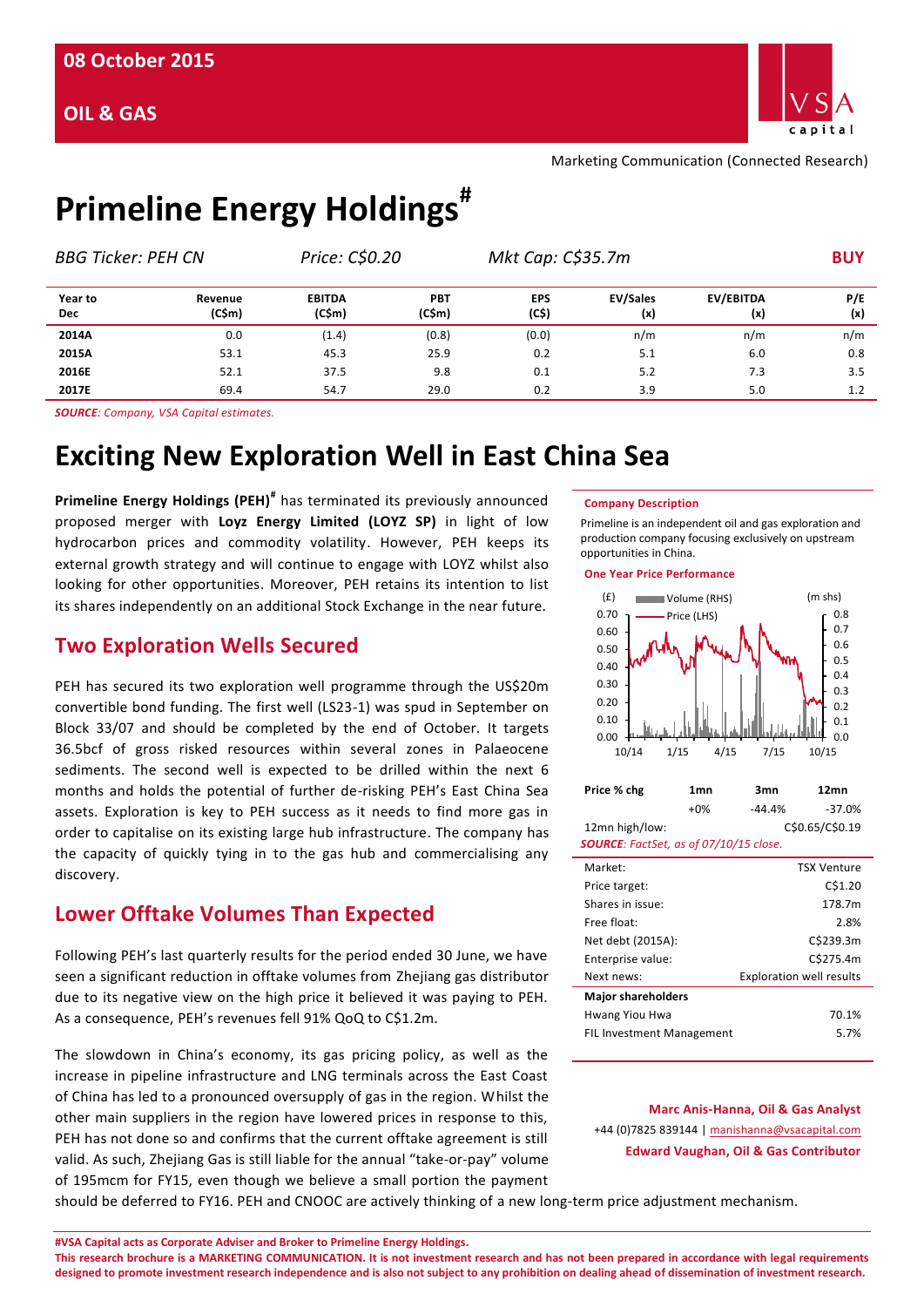

## **Valuation**

For the purposes of our valuation, we take into account PEH's 49% share of production, costs and profits which now includes the 12.25% interest previously held by PEH's partner PPC, increasing the asset base by one-third. In addition, CNOOC already holds a 51% stake in the LS36-1 Gas Field, and has the right to back in to a WI of up to 51% in any other commercial development in the remainder of Blocks 25/34 and 33/07, by paying pro-rata development costs. We therefore assume 49% equity in any commercial development on both blocks for PEH.

We take the opportunity of this note to roll forward our DCF discounted to 1 January 2016. We have included into our valuation the LS23-1 exploration well which has already started drilling in September, and we anticipate PEH to drill its biggest prospect, the LS 30-3, targeting 44.7bcf of gross risked resources within the next 6 months.

Despite the appreciation of the C\$/US\$ exchange rate and the addition of a second exploration well which support PEH's value, lower commodity prices as well as the decrease in PEH's 2P reserves as a consequence of the LS36-1 Gas Field steady production, are balancing our valuation and contributes to a slight decrease of our risked NAV.

|  | NAV Table |
|--|-----------|
|--|-----------|

|                        | <b>Gross risked</b> | <b>Equity</b> | <b>EMV</b>     | <b>Net risked</b> |
|------------------------|---------------------|---------------|----------------|-------------------|
| <b>Producing NAV</b>   | mboe                | %             | US\$m          | C\$c/share        |
| LS36-1                 | 13.2                | 49%           | 273            | 199               |
| <b>Total</b>           | 13.2                |               | 273            | 199               |
| <b>Financing NAV</b>   |                     |               | $-252$         | $-184$            |
|                        |                     |               |                |                   |
| <b>Contingent NAV</b>  |                     |               |                |                   |
| LS36-1 Paleocene M10   | 0.8                 | 49%           | 5              | 3.3               |
| LS36-1 Paleocene M11S  | 0.6                 | 49%           | 3              | 2.5               |
| LS36-1 Paleocene M2    | 1.9                 | 49%           | 11             | 8.2               |
| LS36-1 Paleocene M3    | 4.3                 | 49%           | 25             | 18.6              |
| LS36-1 Paleocene L1    | 2.7                 | 49%           | 16             | 11.7              |
| LS36-1 Paleocene L2    | 0.4                 | 49%           | 3              | 1.8               |
| LS30-8 Paleocene M2    | 1.3                 | 49%           | $\overline{7}$ | 5.4               |
| Total                  | 12                  |               | 71             | 52                |
| <b>Exploration NAV</b> |                     |               |                |                   |
| LS23-1                 | 6                   | 49%           | 33             | 23.9              |
| LS30-3                 | 7                   | 49%           | 40             | 29.4              |
| <b>Total</b>           | 14                  |               | 73             | 53                |
| <b>Total</b>           |                     |               | 165            | 120               |

*SOURCE: VSA Capital estimates.*

## **Recommendation and Target Price**

Whilst we are disappointed to see that the LOYZ corporate transaction didn't complete, we remain confident in PEH's strategy along its major partner CNOOC. PEH is trading near its core NAV, exposing investors to a significant upside from its contingent and exploration resources and has funded two relatively low risk wells in the next six months which should begin to de-risk this.

We maintain our **BUY recommendation and decease our target price from C\$1.30 to C\$1.20,** in line with our risked NAV using a US\$14.5/mcf gas price discounted to 1 January 2016 (8% WACC). We keep our view of a supportive gas demand in China and Asia in general over the long term. Risks to our target include a slower than expected ramp-up of production, lower gas prices in China and weak exploration results.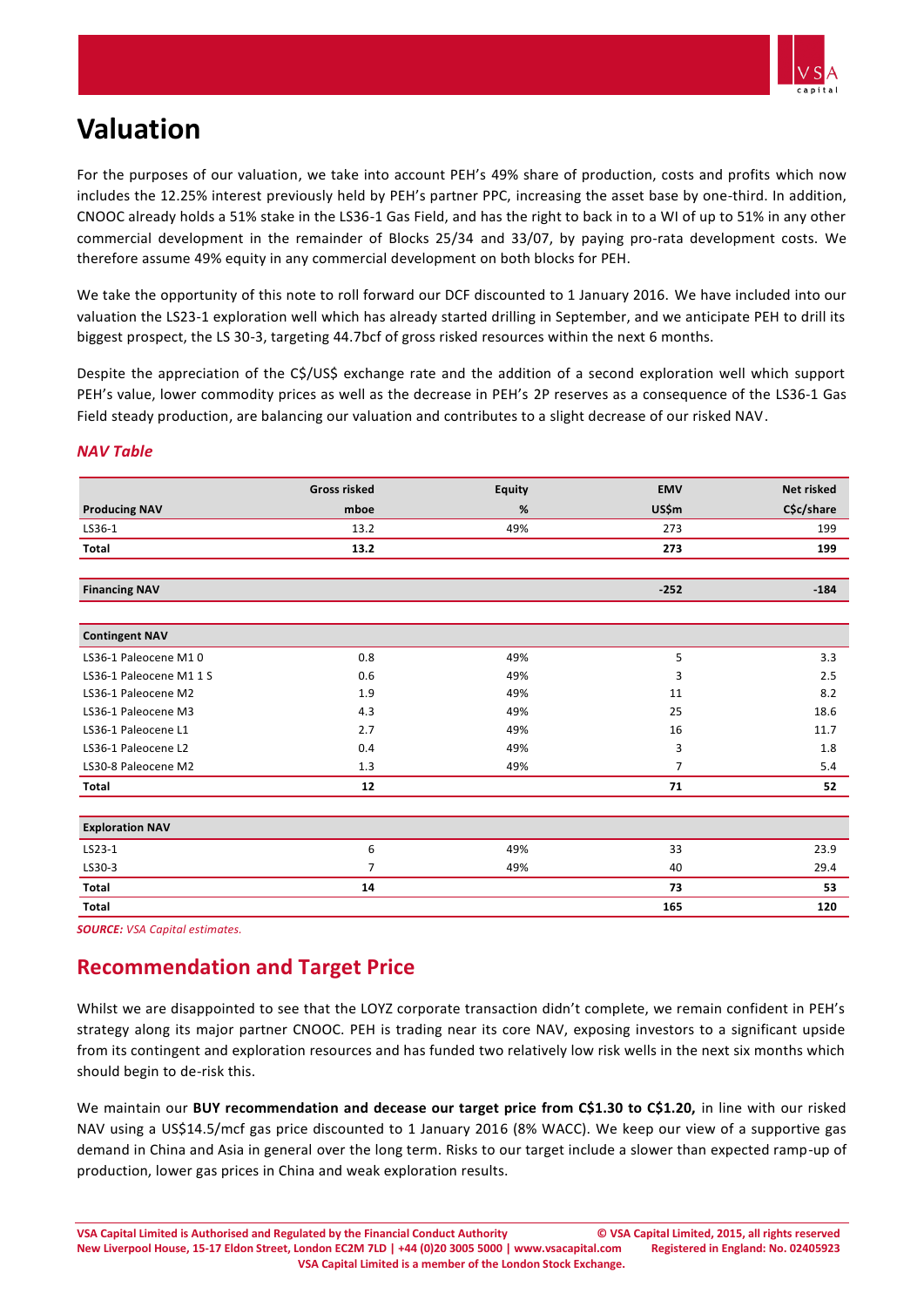

### *Income Statement*

| Year to march (\$Cm)                         | 2014   | 2015   | 2016e  | 2017e  |
|----------------------------------------------|--------|--------|--------|--------|
| Brent Oil Price Average (USD/bbl)            | 99.4   | 60     | 50     | 50     |
| China Spot (US\$/mcf)                        | 14.5   | 14.5   | 14.0   | 14.0   |
| USD:CAD                                      | 1.1    | 1.2    | 1.3    | 1.3    |
| CAD:RMB                                      | 5.6    | 5.0    | 4.8    | 4.8    |
| Production (kboe/d)                          |        | 1.9    | 1.9    | 2.6    |
| O&G entitled production rate (boe/d)         |        | 1.9    | 1.9    | 2.6    |
| Revenues                                     |        | 53.1   | 52.1   | 69.4   |
| <b>EBITDA</b>                                | (1.4)  | 45.3   | 37.5   | 54.7   |
| Depreciation                                 |        | (15.0) | (15.0) | (15.0) |
| Consolidated operating income                | (1.4)  | 30.2   | 22.4   | 39.7   |
| Profit before income tax                     | (0.8)  | 25.9   | 9.8    | 29.0   |
| Tax charge                                   |        |        |        |        |
| Net income/(Loss)                            | (0.8)  | 25.9   | 9.8    | 29.0   |
|                                              |        |        |        |        |
| Per share data                               | 2014   | 2015   | 2016e  | 2017e  |
| Average number of shares outstanding (basic) | 99.9   | 112.8  | 178.0  | 178.0  |
| Basic EPS (C\$/sh)                           | (0.01) | 0.23   | 0.06   | 0.16   |
| Average share price (C\$/sh)                 | 0.63   | 0.19   | 0.19   | 0.19   |

*SOURCE: Company data, VSA Capital estimates. We include Trial production into the P&L for 2015.* 

### *Cash Flow Statement*

| Year to march (\$Cm)          | 2014                     | 2015    | 2016e  | 2017e  |
|-------------------------------|--------------------------|---------|--------|--------|
| Profit before tax             | (0.8)                    | 25.9    | 9.8    | 29.0   |
| DD&A                          | 0.0                      | 15.0    | 15.0   | 15.0   |
| Finance expense               | (0.5)                    | 4.0     | 4.0    | 4.0    |
| Other non-cash items          | 0.1                      | 2.6     |        |        |
| Cash flow from operations     | (1.3)                    | 47.6    | 28.9   | 48.0   |
| Disposals                     | $\overline{\phantom{a}}$ |         |        |        |
| Debt                          | 2.7                      | 256.2   | 26.0   |        |
| Shares issued                 | (0.5)                    |         |        |        |
| <b>Total sources of funds</b> | 0.9                      | 303.7   | 54.9   | 48.0   |
|                               |                          |         |        |        |
| Capital expenditures          |                          | (256.9) |        |        |
| Acquisitions                  |                          |         |        |        |
| <b>Dividends</b>              |                          |         |        |        |
| <b>Exploration Expenses</b>   | (2.6)                    | (8.9)   | (8.9)  | (8.9)  |
| Repayment of debt & interest  |                          | (24.7)  | (52.9) | (50.9) |
| Other                         | 5.1                      | (1.3)   |        |        |
| <b>Total sources of funds</b> | 0.9                      | 303.7   | 54.9   | 48.0   |
|                               |                          |         |        |        |
| Working capital changes       | 0.1                      | (6.0)   | 1.3    | 2.2    |
| Cash Flow surplus/(deficit)   | 3.5                      | 5.9     | (5.6)  | (9.5)  |

*SOURCE: Company data, VSA Capital estimates.*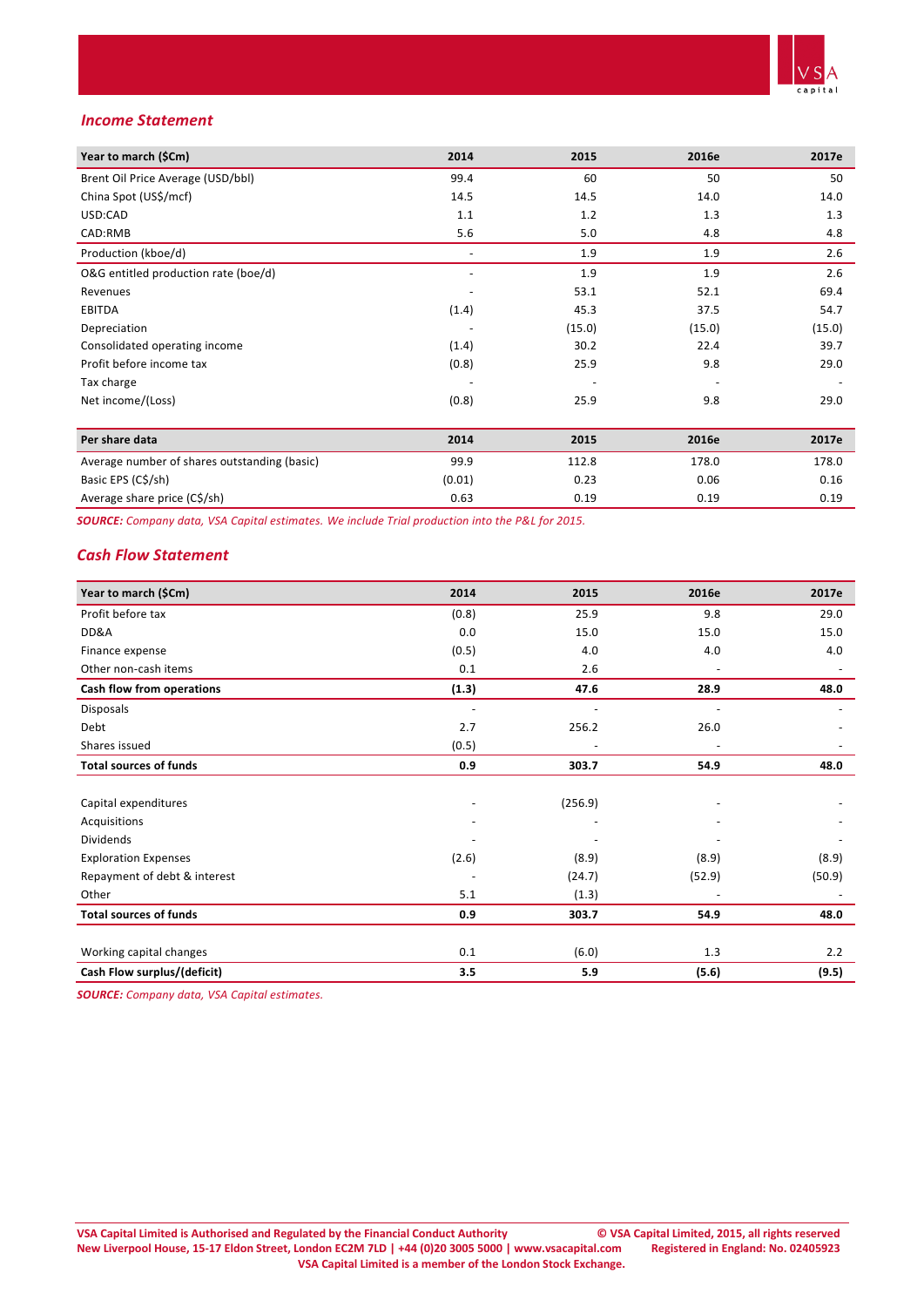

## *Balance Sheet*

| Year to march (\$Cm)                  | 2014 | 2015e | 2016e | 2017e |
|---------------------------------------|------|-------|-------|-------|
| Non Current Assets                    | 82.3 | 373.4 | 367.2 | 361.1 |
| <b>Current Assets</b>                 | 4.5  | 18.7  | 13.0  | 3.5   |
| Of which: Cash                        | 4.4  | 10.9  | 5.2   | (4.3) |
| <b>Total Assets</b>                   | 86.9 | 392.0 | 380.3 | 364.6 |
| LT Debt                               |      | 230.0 | 257.0 | 217.0 |
| Other Long Term Liabilities           | 5.5  | 26.7  | 26.7  | 26.7  |
| <b>Current Liabilities</b>            | 0.4  | 43.7  | 43.7  | 43.7  |
| <b>Total Liabilities</b>              | 6.0  | 300.4 | 327.4 | 287.4 |
| Equity - Group share                  | 80.9 | 91.6  | 52.9  | 77.2  |
| <b>Total Equity &amp; Liabilities</b> | 86.9 | 392.0 | 380.3 | 364.6 |

*SOURCE: Company data, VSA Capital estimates.*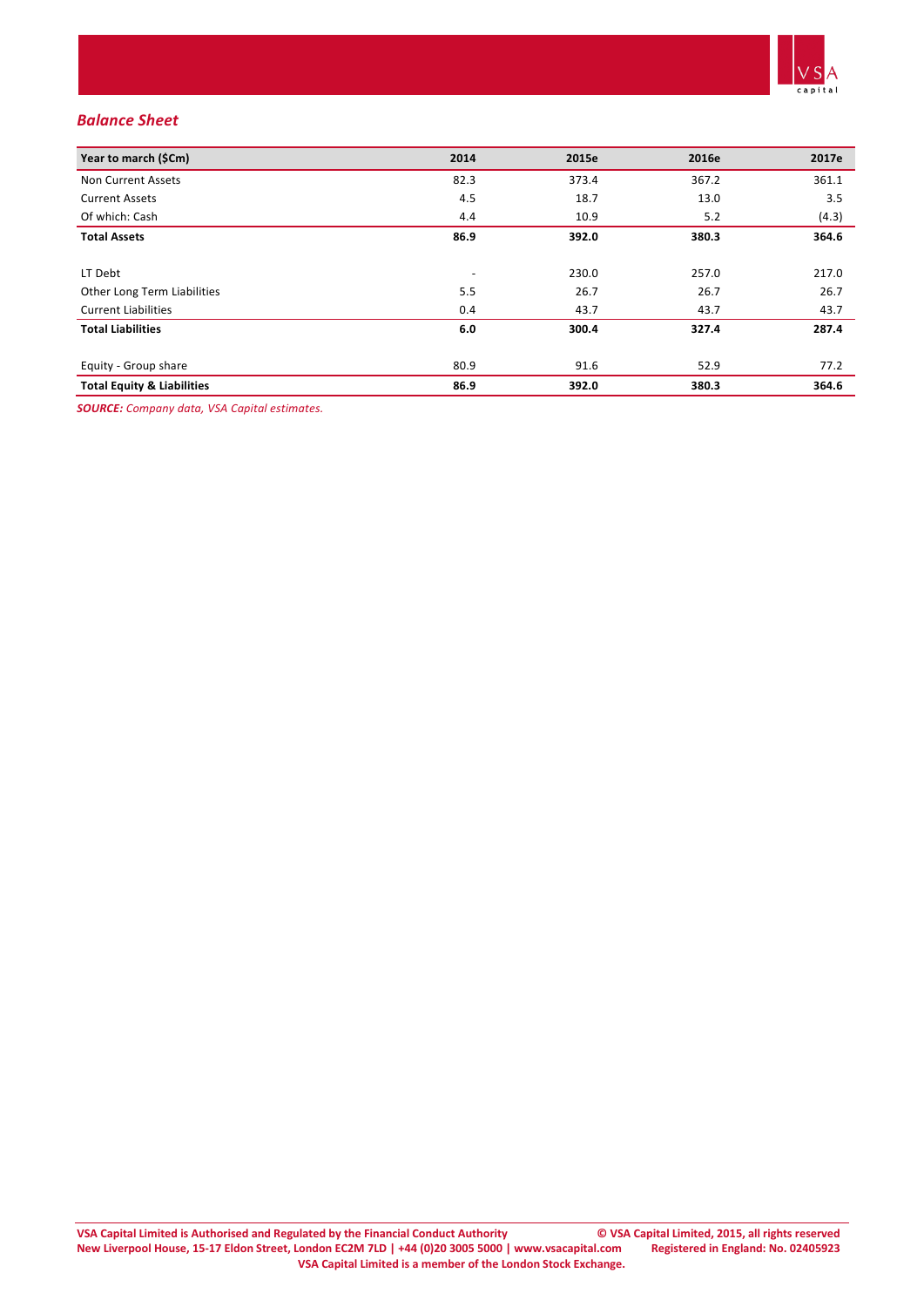

## **Disclaimer**

#### **Investment Analyst Certification**

In our roles as Research Analysts for VSA Capital Limited, we hereby certify that the views about the companies and their securities discussed in this report are accurately expressed and that we have not received and will not receive direct or indirect compensation in exchange for expressing specific recommendations or views in this report.

#### **Non-Independent Research**

This is a marketing communication. It is non-independent research as it has not been prepared in accordance with legal requirements designed to promote the independence of investment research and is not subject to any prohibition on dealing ahead of the dissemination of investment research.

#### **Important Disclosures**

This research report has been prepared by VSA Capital Limited, which is party to an agreement to be paid a fee as corporate finance advisors and arrangers with, or has provided investment banking services to, Primeline Energy Holdings, or has been party to such an agreement within the last twelve months, and is solely for, and directed at, persons who are Professional Clients as defined under Annex II of the Markets in Financial Instruments Directive, Directive 2004/39/EC, or as defined in the FCA Handbook. Persons who do not fall within the above category should return this research report to VSA Capital Limited, New Liverpool House, 15-17 Eldon Street, London EC2M 7LD, immediately.

This research report is not intended to be distributed or passed on, directly or indirectly, to any other class of persons. It is being supplied to you solely for your information and may not be reproduced, forwarded to any other person or published, in whole or in part, for any purpose, without out prior written consent.

This research report is exempt from the general restriction on the communication of invitations or inducements to enter into investment activity and has therefore not been approved by an authorised person, as would otherwise be required by Section 21 of the Financial Services and Markets Act 2000 (the "Act"), as amended by The Financial Services and Markets Act 2012.

Neither the information nor any opinion expressed constitutes an offer, or an invitation to make an offer, to buy or sell any securities or any options, futures or other derivatives related to such securities.

The information and opinions contained in this research report have been compiled or arrived at by VSA Capital Limited (the "Company") from sources believed to be reliable and in good faith but no representation or warranty, express or implied, is made as to their accuracy, completeness or correctness. All opinions and estimates contained in the research report constitute the Company's judgments as of the date of the report and are subject to change without notice. The information contained in the report is published for the assistance of those persons defined above but it is not to be relied upon as authoritative or taken in substitution for the exercise of the judgment of any reader.

The Company accepts no liability whatsoever for any direct or consequential loss arising from any use of the information contained herein. The company does not make any representation to any reader of the research report as to the suitability of any investment made in connection with this report and readers must satisfy themselves of the suitability in light of their own understanding, appraisal of risk and reward, objectives, experience and financial and operational resources.

The value of any companies or securities referred to in this research report may rise as well as fall and sums recovered may be less than those originally invested. Any references to past performance of any companies or investments referred to in this research report are not indicative of their future performance. The Company and/or its directors and/or employees may have long or short positions in the securities mentioned herein, or in options, futures and other derivative instruments based on these securities or commodities.

Not all of the products recommended or discussed in this research report may be regulated by the Financial Services and Markets Act 2000, as amended by The Financial Services and Markets Act 2012, and the rules made for the protection of investors by that Act will not apply to them. If you are in any doubt about the investment to which this report relates, you should consult a person authorised and regulated by the Financial Conduct Authority who specialises in advising on securities of the kind described.

The Company does and seeks to do business with the companies covered in its research reports. Thus, investors should be aware that the Company may have a conflict of interest that may affect the objectivity of this report. To view our policy on conflicts of interest and connected companies, please go to[: http://www.vsacapital.com/policies/conflict-of-interest-policy.](http://www.vsacapital.com/policies/conflict-of-interest-policy)

VSA Capital acts as Corporate Adviser and Broker to Primeline Energy Holdings, and is therefore classed as a connected company.

VSA Capital has a holding in securities issued by Primeline Energy Holdings, or in derivatives related to such securities.

Investors should consider this report as only a single factor in making their investment decision.

The information in this report is not intended to be published or made available to any person in the United States of America (USA) or Canada or any jurisdiction where to do so would result in contravention of any applicable laws or regulations. Accordingly, if it is prohibited to make such information available in your jurisdiction or to you (by reason of your nationality, residence or otherwise) it is not directed at you.

#### **Definition of Ratings**

VSA Capital Limited uses the following stock rating system to describe its equity recommendations. Investors should carefully read the definitions of all ratings used in each research report. In addition, since the research report contains more complete information concerning the analyst's views, investors should carefully read the entire research report and not infer its contents from the rating alone. In any case, ratings (or research) should not be used or relied upon as investment advice. An investor's decision to buy or sell a stock or investment fund should depend on individual circumstances and other considerations.

VSA Capital Limited's recommendations are defined as follows:

- BUY: The stock is expected to increase by in excess of 10% in absolute terms over the next twelve months.
- HOLD: The price of the stock is expected to move in a range between -10% and +10% in absolute terms over the next twelve months.<br>SELL: The stock is expected to decrease by in excess of 10% in absolute terms over the next t
- The stock is expected to decrease by in excess of 10% in absolute terms over the next twelve months.

**VSA Capital Limited is Authorised and Regulated by the Financial Conduct Authority © VSA Capital Limited, 2015, all rights reserved New Liverpool House, 15-17 Eldon Street, London EC2M 7LD | +44 (0)20 3005 5000 | www.vsacapital.com Registered in England: No. 02405923 VSA Capital Limited is a member of the London Stock Exchange.**